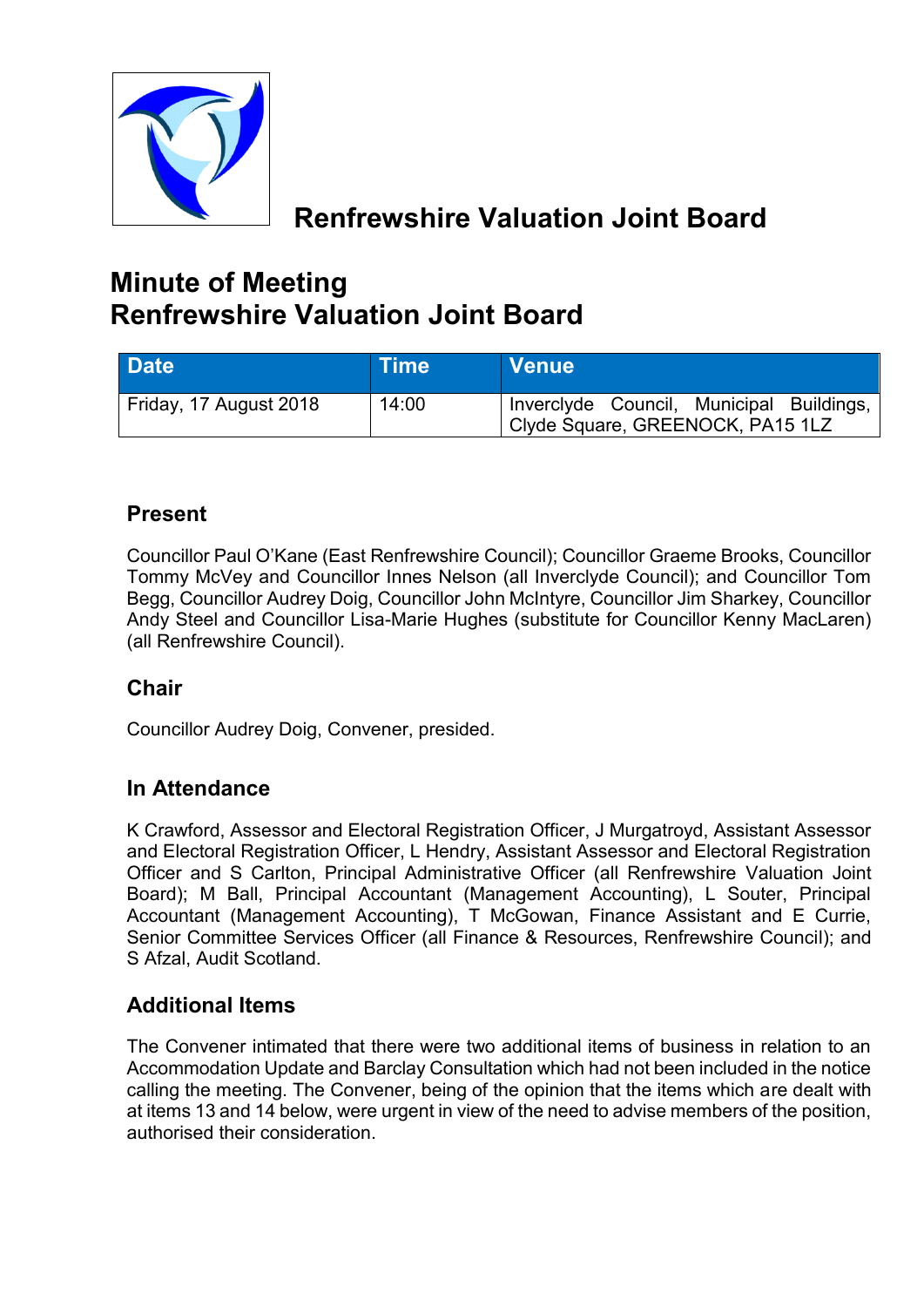# **Apologies**

Councillor Kenny MacLaren, Councillor Mags MacLaren and Councillor Jacqueline Cameron (all Renfrewshire Council).

## **Declarations of Interest**

Councillor Brooks declared an interest in item 7 of the agenda as he was a Director of Inverclyde Leisure but intimated that he would remain in the meeting.

#### **1 Minute**

There was submitted the Minute of the meeting of the Joint Board held on 1 June 2018.

**DECIDED:** That the Minute be approved.

## **2 Attendance of Joint Board Members**

There was submitted a report by the Clerk relative to attendance at Joint Board meetings.

The report intimated that the Joint Board's procedural standing orders stated that if a member does not go to any meetings of the board for 12 months, the clerk must tell the board (unless the board has given the member permission not to attend). If the board is not satisfied about why the member has failed to attend, it will tell that member's constituent authority so that they can consider ending the appointment of that member and appointing a replacement member.

Councillor Angela Convery and Councillor Danny Devlin, both East Renfrewshire Council, last attended a meeting of the Joint Board on 30 June 2017 and both councillors had advised that this had been due to work commitments.

**DECIDED:** That this matter be referred to East Renfrewshire Council to clarify the position of both councillors and to consider their representation on the Joint Board.

# **3 Annual Audit Report 2017/18**

Under reference to item 2 of the Minute of the meeting of this Joint Board held on 1 June 2018 there was submitted a report by Audit Scotland relative to the Annual Audit Report 2017/18 for the Joint Board, a copy of which was appended to the report.

The report intimated that the audit certificate issued by Audit Scotland provided an unqualified opinion that the annual accounts present a true and fair view of the financial position of the Joint Board as at 31 March 2018, in accordance with the accounting policies detailed in the accounts.

**DECIDED:** That the report be noted.

# **4 Audited Annual Accounts 2017/18**

Under reference to item 2 of the Minute of the meeting of this Joint Board held on 1 June 2018 there was submitted a report by the Treasurer relative to the audited annual accounts for the Joint Board for 2017/18, a copy of which was appended to the report.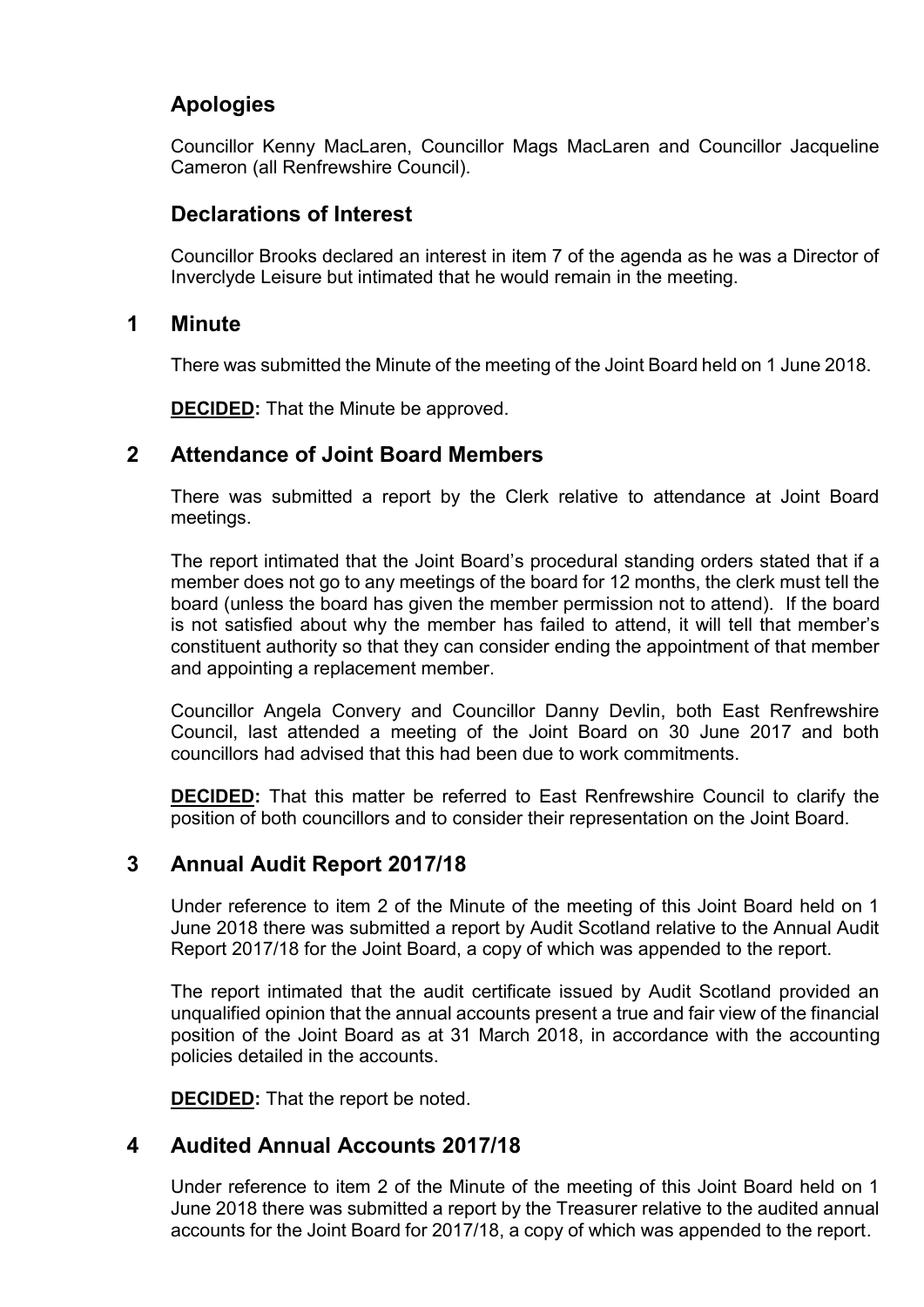The report intimated that in accordance with the Local Authority Accounts (Scotland) Regulations 2014 the audited accounts must be approved for signature by the Joint Board no later than 30 September each year. Following approval, the audited accounts would be signed by the Assessor and Electoral Registration Officer, Convener and **Treasurer.** 

**DECIDED:** That the audited accounts 2017/18 be approved for signature by the Assessor and Electoral Registration Officer, Convener and Treasurer.

#### **5 Revenue Budget Monitoring**

There was submitted a revenue budget monitoring report by the Treasurer in respect of the Joint Board for the period 1 April to 20 July 2018.

The report intimated that gross expenditure was currently £4,000 under budget and income was currently £2,000 over recovered resulting in a net underspend of £6,000.

The projected year-end position was a deficit of £8,000 resulting in a draw on reserves of £74,700 compared to a budgeted draw on reserves of £66,700.

**DECIDED:** That the report be noted.

#### **6 Annual Canvass/Electoral Registration Update**

There was submitted a report by the Assessor and Electoral Registration Officer providing information on the annual canvass 2018 and an update on the tendering for both an Electronic Management System and print and scan services.

The report intimated that Household Enquiry Forms (HEF) had been posted to all properties in the Joint Board area. These forms invited those at each property to complete and return the form either online, by telephone, text or post. Any changes notified resulted in the issue of an Invitation to Register (ITR) which could be completed online using the Governments Digital Service, by post or by telephone. The report detailed the number of HEFs issued and HEF first reminders, which were issued to those properties who had failed to return the main HEF, by constituent authority area.

New legislation allowed electors to indicate on their ITR that they were the only person living at the address. As a result, there was no requirement to issue HEFs to those properties and these were detailed in the report by constituent authority area. This had provided a saving of over £5,000 in printing, posting and follow up door-to-door canvass costs.

The next phase, the door-to-door canvass of properties where no response had been received, would be undertaken during September and November with canvassers visiting the properties in an attempt to obtain a completed HEF.

Under current legislation local data held by Councils and other bodies could not be used for this canvass and this continued to add to the costs and complexity of the canvass. Discussions were ongoing with the Government around making changes to the canvass procedures to make the process more efficient both in terms of cost and engagement with electors.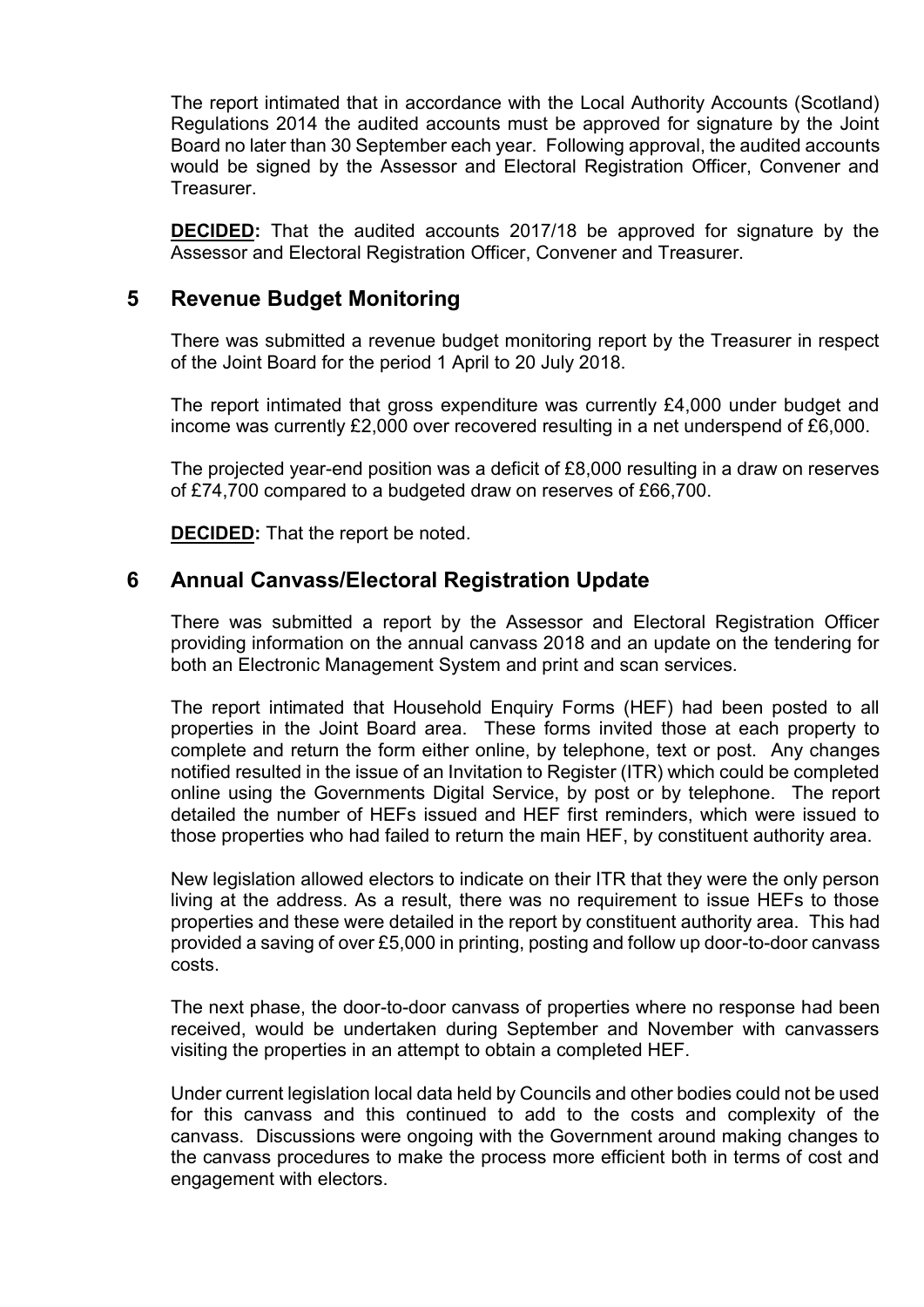Returning Officers had been requested to submit any Polling District changes by early November 2018 to allow publication of the revised register on 1 December 2018. This would prevent the need to publish a further revised register.

On behalf of the Joint Board, Renfrewshire Council's procurement service would issue an invitation to tender for an Electronic Management System as soon as the tender document had been completed. The tender for the provision of all print and scan services would be issued later in the year.

**DECIDED:** That the report be noted.

### **Declaration of Interest**

Councillor Brooks having declared an interest in the following item of business remained in the meeting.

### **7 Non-domestic Appeals**

There was submitted a report by the Assistant Assessor and Electoral Registration Officer advising on the appeal process and progress on disposal of revaluation appeals and running roll appeals received since the 2017 revaluation.

The report intimated that a five-yearly revaluation process had been introduced by The Valuation and Rating (Scotland) Act 1956 and this required the Assessor and Electoral Registration Officer to value, or revalue, all the lands and heritages in the valuation area. These valuations were totally fresh and need bear no relation to the value applied in the preceding years.

The revaluation brought with it a fresh right of appeal and traditionally resulted in a large influx of appeals. The total number of revaluation appeals received for 2017 was 3,832 which related to 3,542 subjects with a cumulative value of £324,294,785. Following a revaluation, new values would generally remain unchanged until the next revaluation unless the property was altered or other changes had taken place. New properties would be added to the roll as they became capable of occupation and entries for demolished buildings would be deleted.

A running roll appeal could be lodged by a rate payer or their agent on the grounds that there had been a material change of circumstances which had affected the value of the property or on the basis of an error in the valuation. At present 470 running roll appeals had been received.

The appendix to the report detailed the 2017 revaluation appeals by all category type for constituent authority area and for the Joint Board area.

**DECIDED:** That the report be noted.

### **8 Performance Report**

There was submitted a report by the Assistant Assessor & Electoral Registration Officer providing an update on the current performance and workload issues facing the Joint **Board**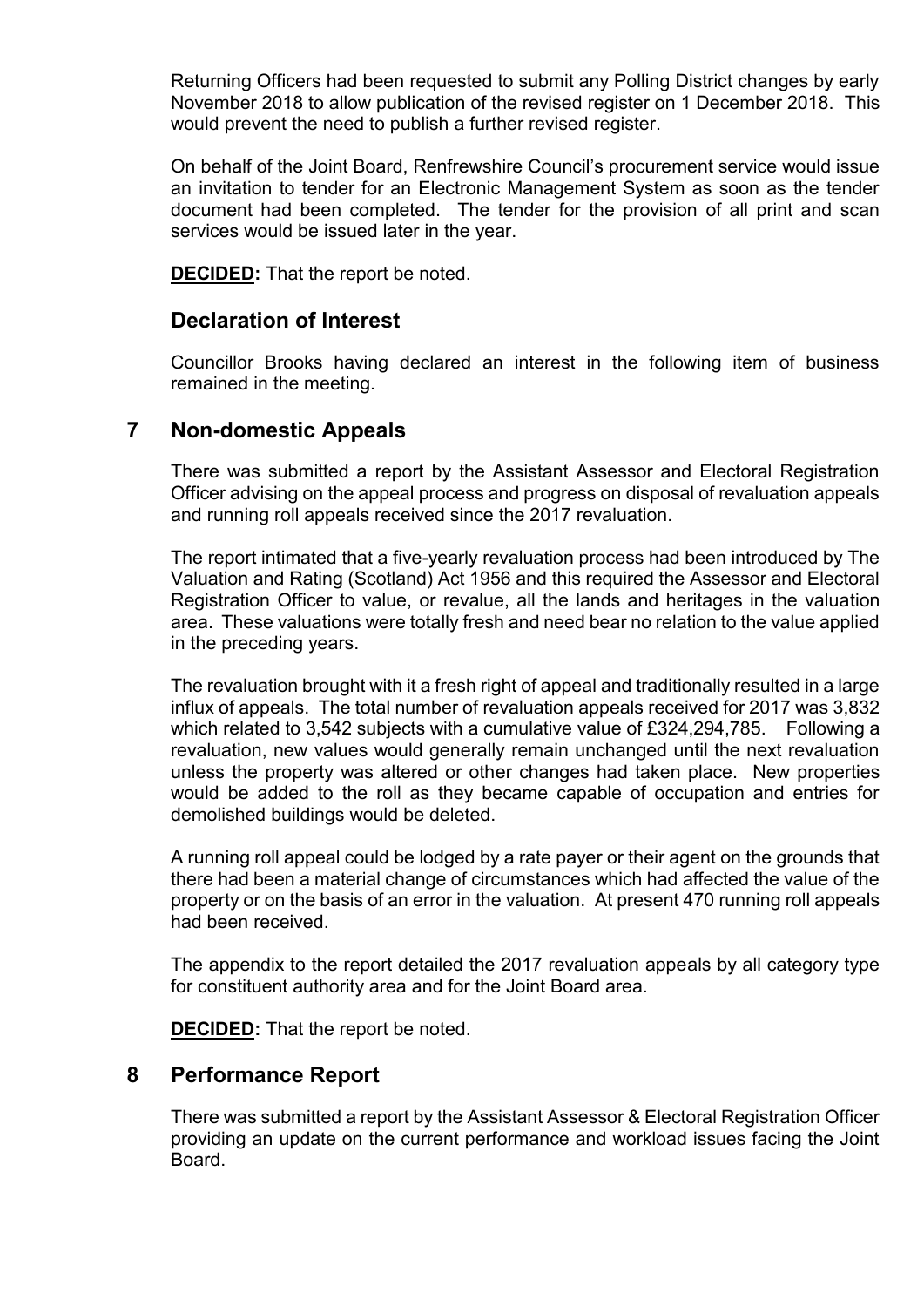The report detailed the performance in Council Tax and non-domestic valuation against set targets. In relation to Council Tax valuation for the period 1 April to 30 June 2018, it was noted that the addition of new houses to the Valuation List and the deletion of demolished houses remained a priority with the time taken to enter new houses into the Valuation (Council Tax) List exceeding the target of 95% within three months and 99.50% within six months.

The report also detailed the average number of days taken to add a house in each constituent authority area between 1 April and 30 June 2018 and also the number of deletions from the Valuation (Council Tax) List between 1 April and 31 March during 2017 and 2018 by constituent authority area.

The report set out the time taken to make statutory amendments to the Valuation Roll, excluding appeal settlements and amendments to the prescribed entries, between 1 April and 30 June 2018 by constituent authority area, with the target of 80% actioned within three months and 95% actioned within six months being exceeded.

**DECIDED:** That the report be noted.

#### **9 Corporate Risk Register**

There was submitted a report by the Assistant Assessor and Electoral Registration Officer relative to the Joint Board's Corporate Risk Register, a copy of which was appended to the report.

The report intimated that the Corporate Risk Register had been reviewed in line with the Joint Board's agreed review cycle.

It was noted that the outcome of the Barclay Review would have a substantial impact on the service delivery of the Joint Board. The Joint Board's Corporate Risk Register would be updated accordingly and submitted to a future meeting of the Joint Board for approval.

#### **DECIDED:**

(a) That the contents of the report be noted; and

(b) That it be noted that the Joint Board's Corporate Risk Register would be updated following the outcome of the Barclay Review and submitted to a future meeting of the Joint Board for approval.

#### **10 Risk Management Strategy**

There was submitted a report by the Assistant Assessor and Electoral Registration Officer relative to the Joint Board's Risk Management Strategy, a copy of which was appended to the report.

The report intimated that the Risk Management Strategy had been reviewed in line with the Joint Board's agreed review cycle.

It was proposed that, in future, amendments to documents be highlighted in the covering reports being submitted to the Joint Board. This was agreed.

#### **DECIDED:**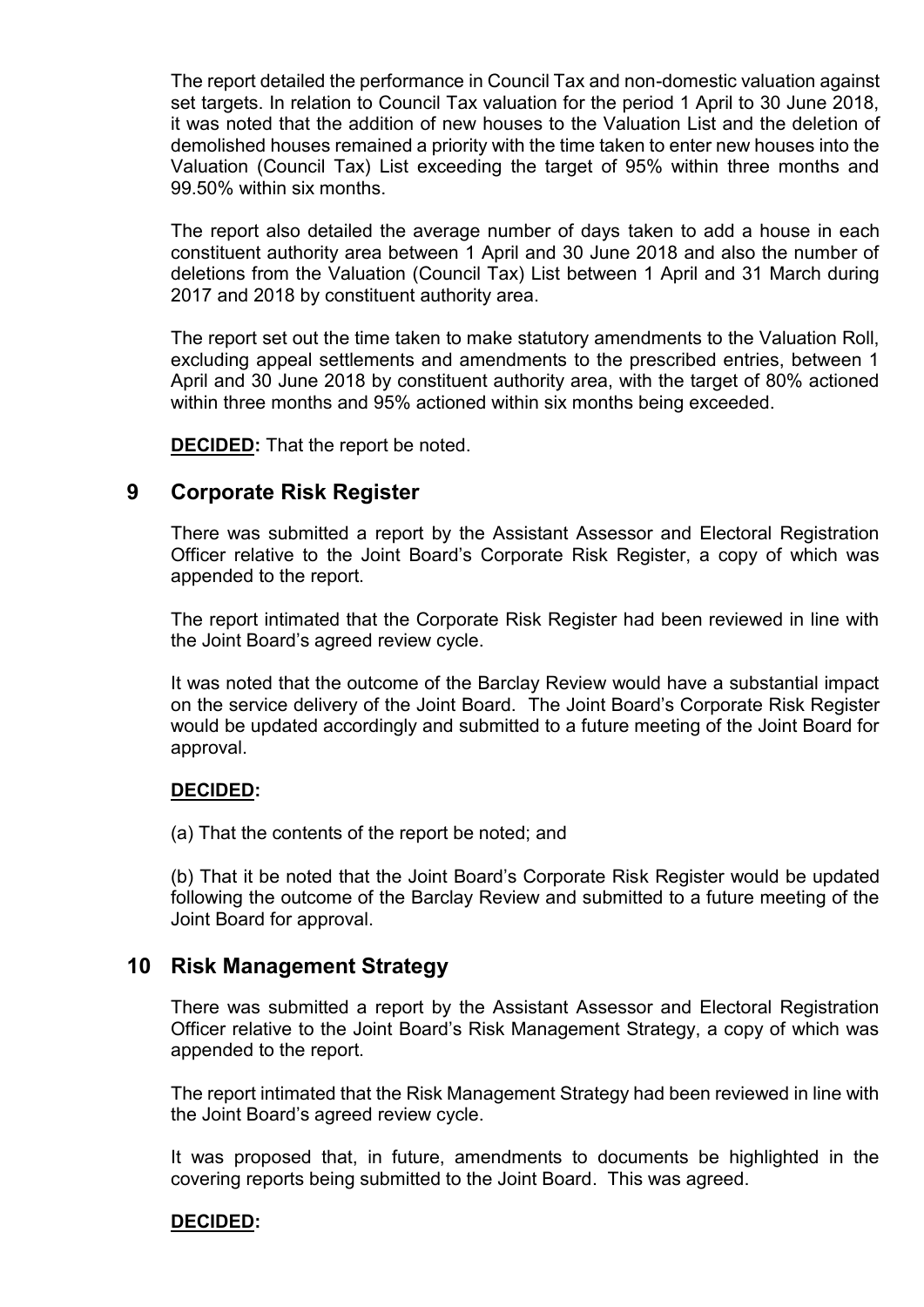(a) That the contents of the report be noted; and

(b) That, in future, amendments to documents be highlighted in the covering reports being submitted to the Joint Board.

#### **11 Flexible Retirement Policy**

There was submitted a report by the Assessor and Electoral Registration Officer relative to the Joint Board's Flexible Retirement Policy, a copy of which was appended to the report.

The report intimated that the Flexible Retirement Policy was a new policy for the Joint Board which had been adopted from Renfrewshire Council.

**DECIDED:** That the Flexible Retirement Policy for the Joint Board be approved.

#### **12 Carers Leave Policy**

There was submitted a report by the Assessor and Electoral Registration Officer relative to the Joint Board's Carers Leave Policy, a copy of which was appended to the report.

The report intimated that the Carers Leave Policy was a new policy for the Joint Board which had been adopted from Renfrewshire Council.

**DECIDED:** That the Carers Leave Policy for the Joint Board be approved.

#### **13 Accommodation Update**

There was submitted a report by the Assessor and Electoral Registration Officer providing an update on Joint Board staff moving out of the upper floor of the Robertson Centre in order that it could be sublet.

The report intimated that the Assessor and Electoral Registration Officer had been in discussions with Renfrewshire Council, as landlord, to come to a suitable agreement on the best way to take this matter forward. An alternative option to rescind the existing lease and create a new lease for the ground floor of the Robertson Centre and caretakers flat only had become available for the Joint Board. The remaining part of the upper floor would become the landlords' responsibility and thereby removed the risk and costs of finding a tenant from the Joint Board.

A new lease to this effect would require to be drafted and the final terms had yet to be negotiated. The report sought the Joint Board's approval to allow the Assessor and Electoral Registration Officer to rescind the existing lease and continue discussions with Renfrewshire Council on the terms of a new lease.

**DECIDED:** That the Assessor and Electoral Registration Officer be authorised to rescind the existing lease and continue discussions with Renfrewshire Council on the terms of a new lease.